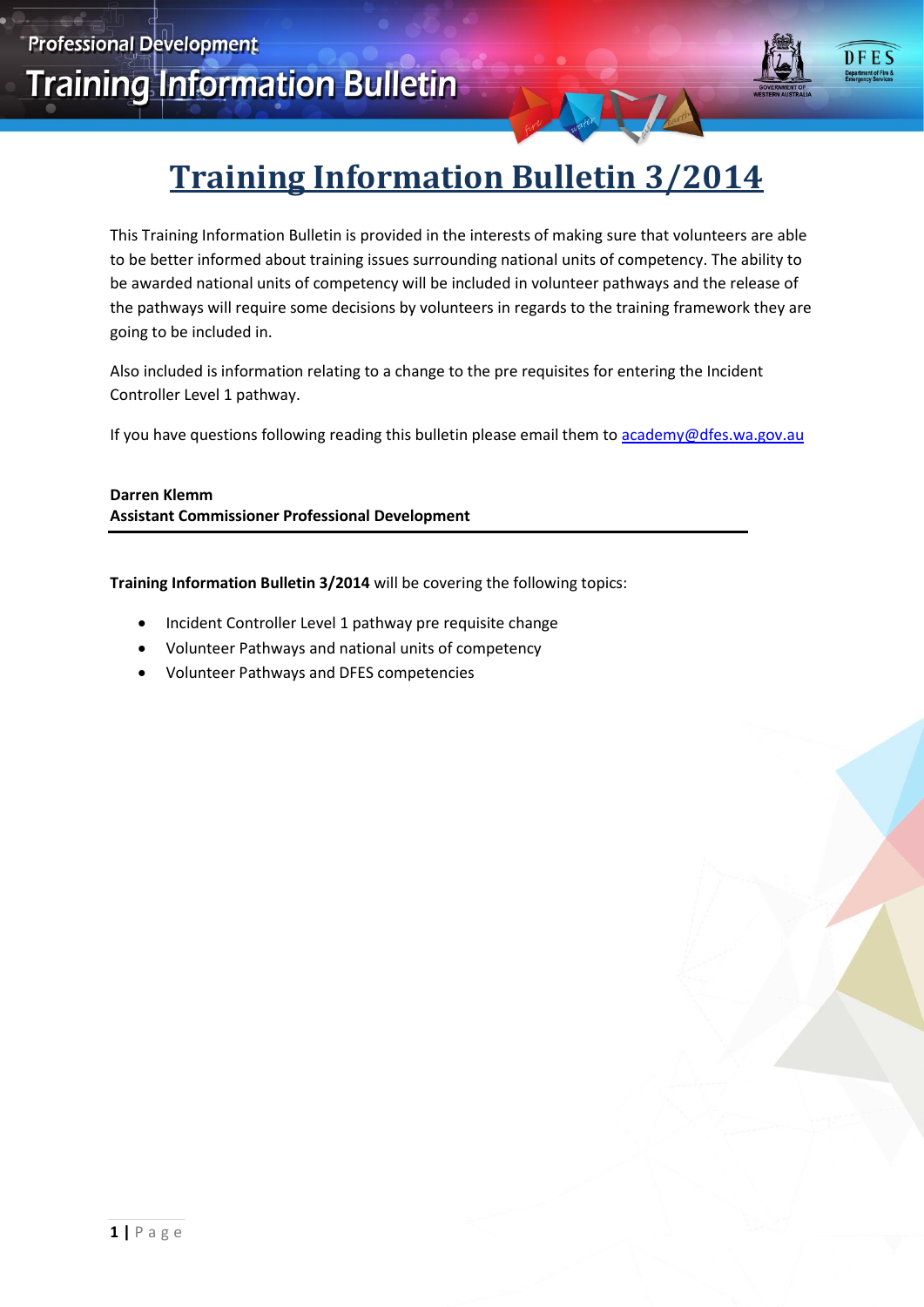

### **Incident Controller Level 1 Pathway Pre requisite**

#### *Key Information*

 Removal of the Fire Control Officer course prerequisite to enter Incident Controller Level 1 pathway.

#### *Overview*

Following feedback from various stakeholder groups and consultation with subject matter experts the requirement to have completed the Fire Control Officer course as a pre requisite to entering the Incident Controller Level 1 pathway has been removed.

The pathway reflecting this change has been uploaded to the Pathways site which can be accessed through the Volunteer Extranet and the DFES Portal.

## **Obtaining National Competencies; the pros and cons**

#### *Key Information*

- Training with DFES can result in either a National Unit of Competency or a DFES Competency
- Following the release of Volunteer Pathways, volunteers will need to commit to which of these outcomes they wish to follow.
- Advice, through a number of different communication channels will occur when the volunteer Pathways are released.

#### *Overview*

The release of volunteer Pathways is approaching. The pros and cons of training to national competencies and qualifications compared to DFES competencies are outlined in this document. The aim is to assist you as volunteers to decide which option best fits your individual needs.

National units of competency (UoC) are the building blocks for nationally-recognised qualifications. Certificates for achievement of nationally-recognised qualifications or UoC can only be offered by DFES for UoC or qualifications currently included on our Scope of Registration. Successful completion of a number of units may result in a qualification if combined in accordance with Packaging Rules in the Training Package. A number of national UoC issued by DFES can only be issued as stand-alone units because the remainder of the qualification they are drawn from is not on our Scope of Registration.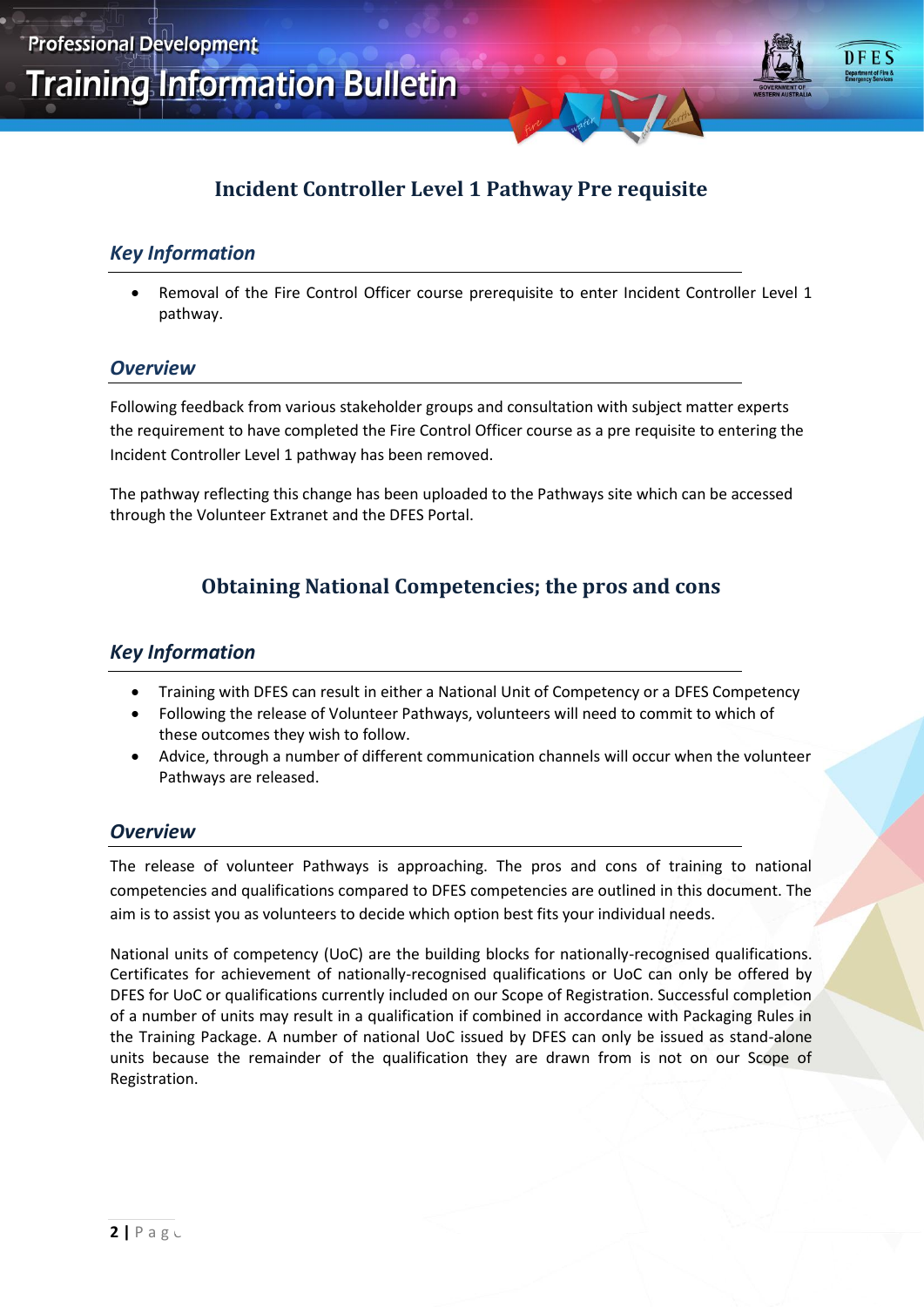

**Training Information Bulletin** 

Training within DFES can result in one of two outcomes:

- national UoC, (e.g. *PUATEA001B Work in a team*) which *may* package to form a nationally recognised qualification (e.g*. PUA20701 Certificate II in Public Safety (Firefighting Operations))*; or
- DFES competencies, targeted at specific skills or tasks to meet job role requirements within DFES (e.g. *DFES0406 Crew Leader Bushfire*)

Following the release of volunteer Pathways, all volunteers will need to commit to which of these outcomes they wish to follow. Reasons for this include:

- Registered Training Organisation (RTO) reporting requirements make it necessary for DFES to nominate the number of people who study for and complete national UoC and qualifications each year;
- Professional Development Portfolio needs to be able to monitor individual progress and completions of national UoC and qualifications to ensure training is completed within required timeframes;
- Communications need to be provided to students enrolled in national UoC or qualifications when there are changes to the Training Package or national regulatory system; and
- Once committed to a DFES competency Pathway, any decision to 'change track' to a national UoC Pathway will require completion of pre requisite units as well as gap training or Recognition of Prior Learning (RPL) to complete the foundations of the new Pathway. Making this change could be time-consuming and require considerable effort from the individual.

*It's important to recognise that the same standard of quality training delivery is provided under either banner. Participants will usually be attending the same courses at the same time with the same trainers irrespective of the pathway they've chosen. The major differences occur before and after the training; before in meeting pre requisite requirements, and after with respect to assessment. Achievement of national competencies brings with it the assessment rigour and compliance requirements of the Australian Quality Training Framework (AQTF). This may include additional assessment events and further post-course evidence collection on the job.*

#### *The Common Ground*

Whether participating in training to national UoC or DFES workplace competencies, you'll be trained to a level which enables you to:

- improve workplace safety and performance:
- gain formal recognition for skills which may have been developed largely outside a classroom;
- have your achievements formally recognised;
- gain personal confidence and trust from colleagues in having the skills to do the job; and
- develop workplace skills to specific workplace standards.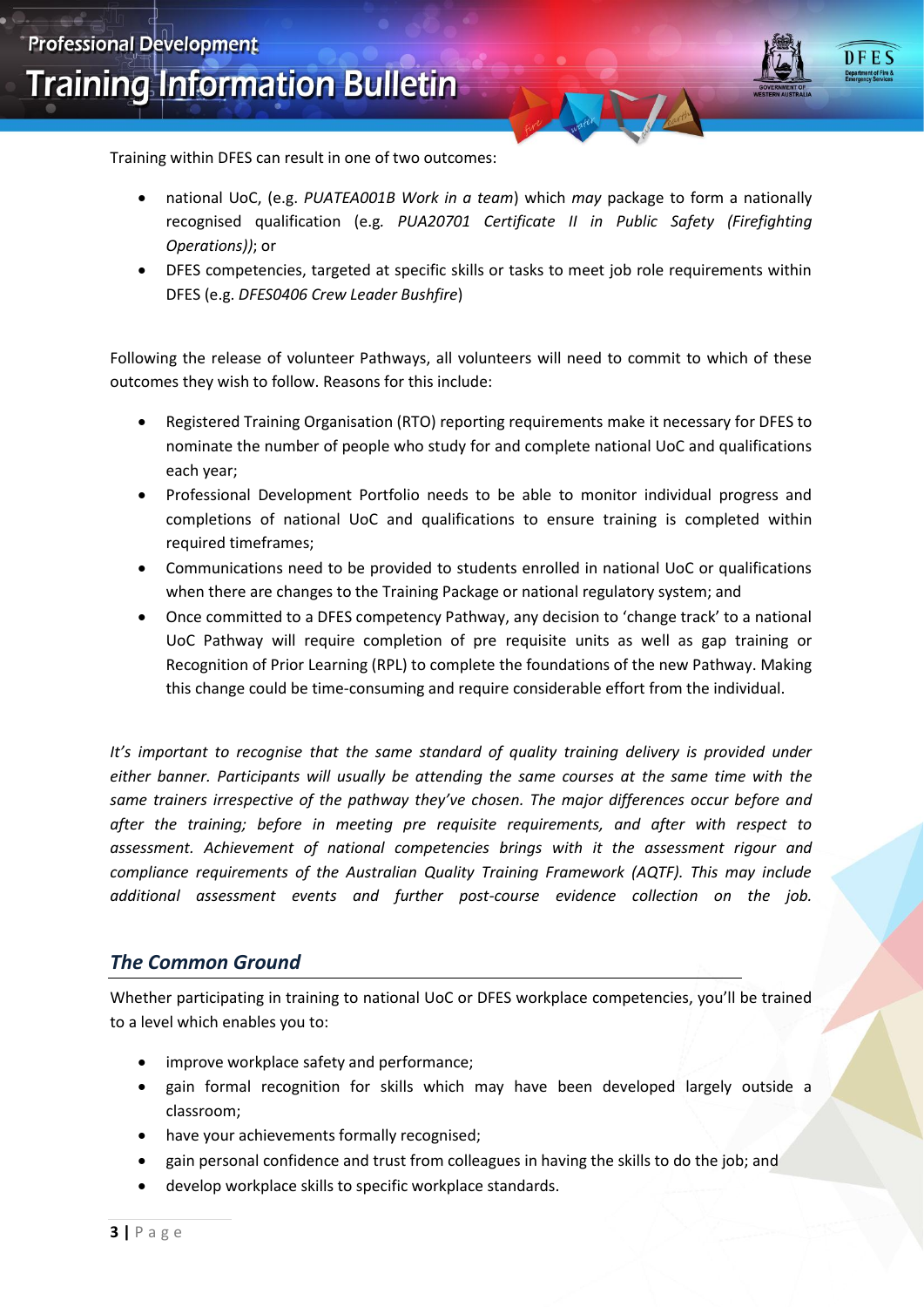**Training Information Bulletin** 



# *Making a Choice*

| If you choose a nationally-recognised training<br>Pathway                                                                                                                                                                                                                                                    | If you choose a DFES competency Pathway                                                                                                                                                                                         |
|--------------------------------------------------------------------------------------------------------------------------------------------------------------------------------------------------------------------------------------------------------------------------------------------------------------|---------------------------------------------------------------------------------------------------------------------------------------------------------------------------------------------------------------------------------|
| National UoC and qualifications are recognised by<br>other RTO's Australia-wide, but transferring them<br>to a new organisational may still require further<br>'induction' or 'orientation' training.                                                                                                        | If you want to have DFES competencies<br>recognised by another organisation you would<br>have to 'make a case' for recognition and may<br>be required to participate in a RPL process.                                          |
| By achieving lower level qualifications you may be<br>able to enter into higher qualifications in the<br>vocational education and training (VET) sector and<br>in some cases into university courses.                                                                                                        | If you wanted to have DFES competencies<br>recognised by another training organisation for<br>advanced standing in a higher course it would<br>be up to you to 'make a case' for recognition.                                   |
| Experienced volunteers may be able to achieve<br>lower level qualifications largely through the RPL<br>process.                                                                                                                                                                                              | RPL is not available for achievement of DFES<br>competencies.                                                                                                                                                                   |
| RPL can be time-consuming requiring collection of<br>evidence often coupled with challenge testing and<br>further assessment. Even after this the most likely<br>outcome is an Individual Development Plan (IDP)<br>requiring further assessment, challenge testing or<br>evidence gathering.                |                                                                                                                                                                                                                                 |
| Pre-requisites have to be completed prior to<br>achieving a national UoC, through training or RPL.<br>This may require documented evidence, or training<br>and/or challenge tests to demonstrate<br>competency (some of which may not relate<br>directly to your volunteer job).                             | The order in which competencies are gained is<br>determined by DFES and defined in the<br>relevant Pathway. Some DFES competencies<br>will have agreed pre requisites.                                                          |
| Training to national UoC requires meeting a range<br>of variables which you may never use on the job<br>while working for DFES                                                                                                                                                                               | Competencies awarded by DFES are achieved<br>using DFES standards, practices and equipment<br>and focus specifically on the job roles being<br>performed.                                                                       |
| Trainer and assessor qualifications are externally<br>regulated and listed in the DFES Training<br>Procedures Manual (TPM).                                                                                                                                                                                  | Trainer and assessor requirements are set by<br>DFES and listed in the TPM.                                                                                                                                                     |
| National competencies are traditionally not<br>designed for casual or volunteer personnel. They<br>provide employment outcomes requiring<br>assessment across a variety of conditions and over<br>a period of time. In combination with nominal hour<br>requirements this can be difficult to achieve within | DFES competencies are designed to<br>accommodate the limited training time<br>available to volunteers, and are restricted to<br>the range of skills and circumstances likely to<br>be encountered in doing the job within DFES. |
| a short timeframe, particularly for volunteers with<br>limited time to commit to training.                                                                                                                                                                                                                   |                                                                                                                                                                                                                                 |